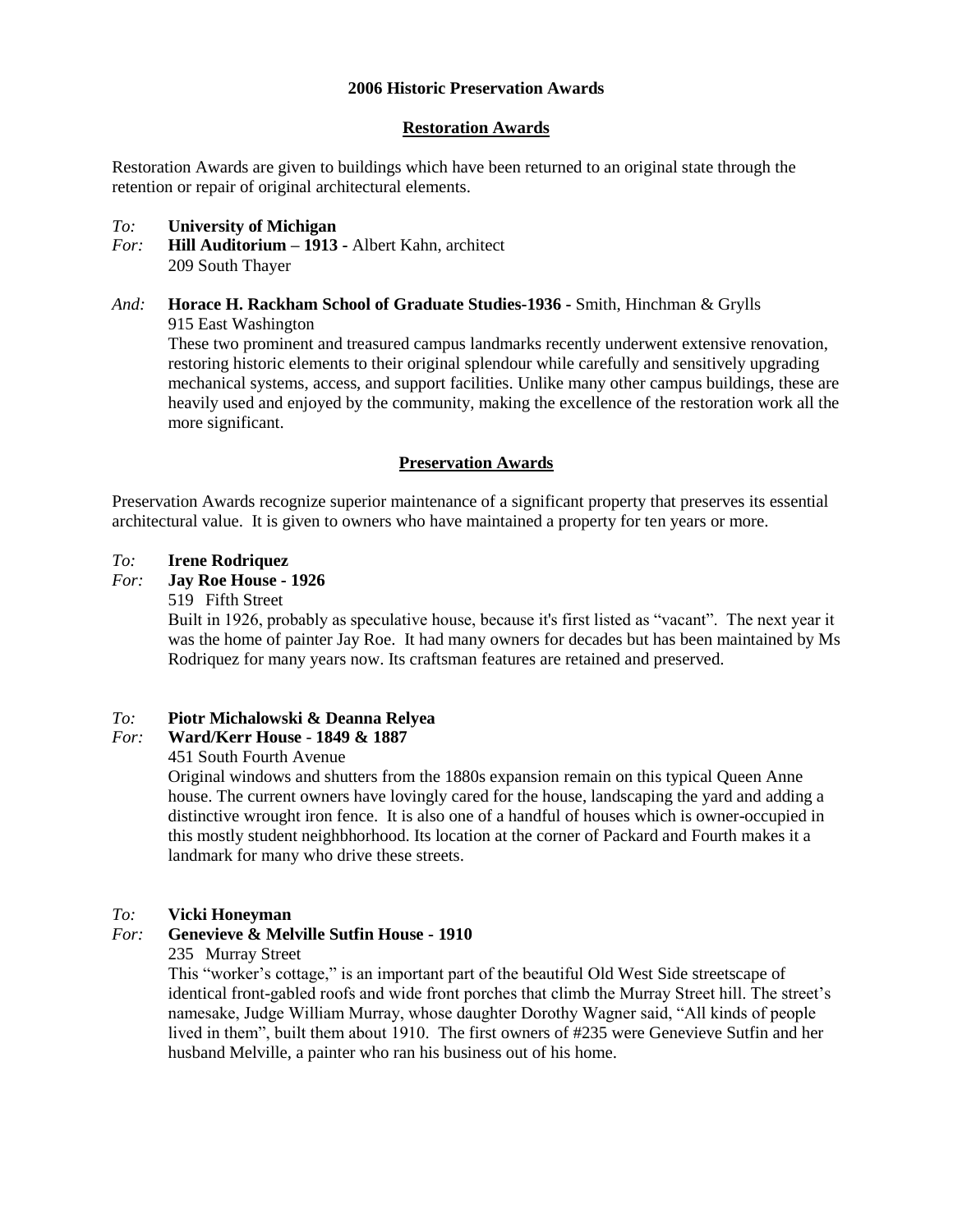### **Rehabilitation Awards**

Rehabilitation Awards recognize substantial work that returns a property to a state of utility through repair or alteration, facilitating contemporary needs but respecting the features of the property that are significant to its historic and architectural values. This is judged in accordance with the Secretary of the Interior's Standards for Rehabilitation.

### *To:* **Robert Rubin**

#### *For:* **Frederick Mack House** - **1892**

#### 521 Fifth St

This house can be documented as far back as 1894 to Frederick Mack, but its style indicates an earlier date. The house probably dates to the late 1870s or 1880s.

### *To:* **Jeff Kahan** and **Marlene McGrath**

# *For:* **Albert Redies House** - **1913**

#### 735 Fountain

Redies, a blacksmith, was the first occupant of this home and it stayed in the Redies family until at least the 1950s, being occupied at that time by Walter F. Redies, a toolmaker at Argus Camera. It is a classic example of a Colonial Revival workers house. Since acquiring the house in 1993, the owners have removed the asbestos siding and repaired the underlying wood and trim, repainted the house and garage, replaced the roof, reconstructed the basement walls, and repaired/reconstructed the front porch and made improvements to walkway, driveway and landscaping. The current owners have set an example for this neighborhood which offers many opportunities for good rehabilitation.

# *To:* **Andrea Brown & Jerry Hancock**

#### *For:* **611 Hiscock**

From 1925-1960 Benjamin Foster, janitor, laborer for the City Parks Department and custodian of the Baptist Church, made this his home with wife, Emma. It is a classic example of a Colonial Revival workers house. The circa 1917, 1,050 square foot house suited the needs of young urban professionals, Andrea Brown and Jerry Hancock when purchased in 1991. The addition of daughters Madeline, Alice and Ruby led to functional improvements along the way - french doors and steps leading to a brick paver patio off the dining room, and a dishwasher and 36 additional inches of counter space in the kitchen (there was exactly 12 inches of usable counter space originally). In 2003, historic preservation architect Mark Reuter and builder John Mihela of Dream Master Construction assisted in the addition of 720 square feet on 3 levels, including a first floor kitchen expansion, a second level master bedroom with bathroom and two walk in closets, and a finished basement area for musician Hancock, carefully designed to be consistent in fenestration, mass and scale are with the modest, period style homes in the neighborhood and the original home.

#### *To:* **Peter Deininger**

#### *For:* **Bruno St. James House** - **1899**

#### 708 East Kingsley

What to do with a neighborhood eyesore, abandoned and falling apart – tear it down? Not if it is in an historic district, and especially not if it has a new owner willing to rehabilitate. The house was built by dry goods merchant, Bruno St. James who owned a store on Main Street. It was converted to a rooming house by St. James' widow in the 1920s and eventually to apartments in the 1960s. But by 2004 the house had been empty for more than a decade and the roof, all the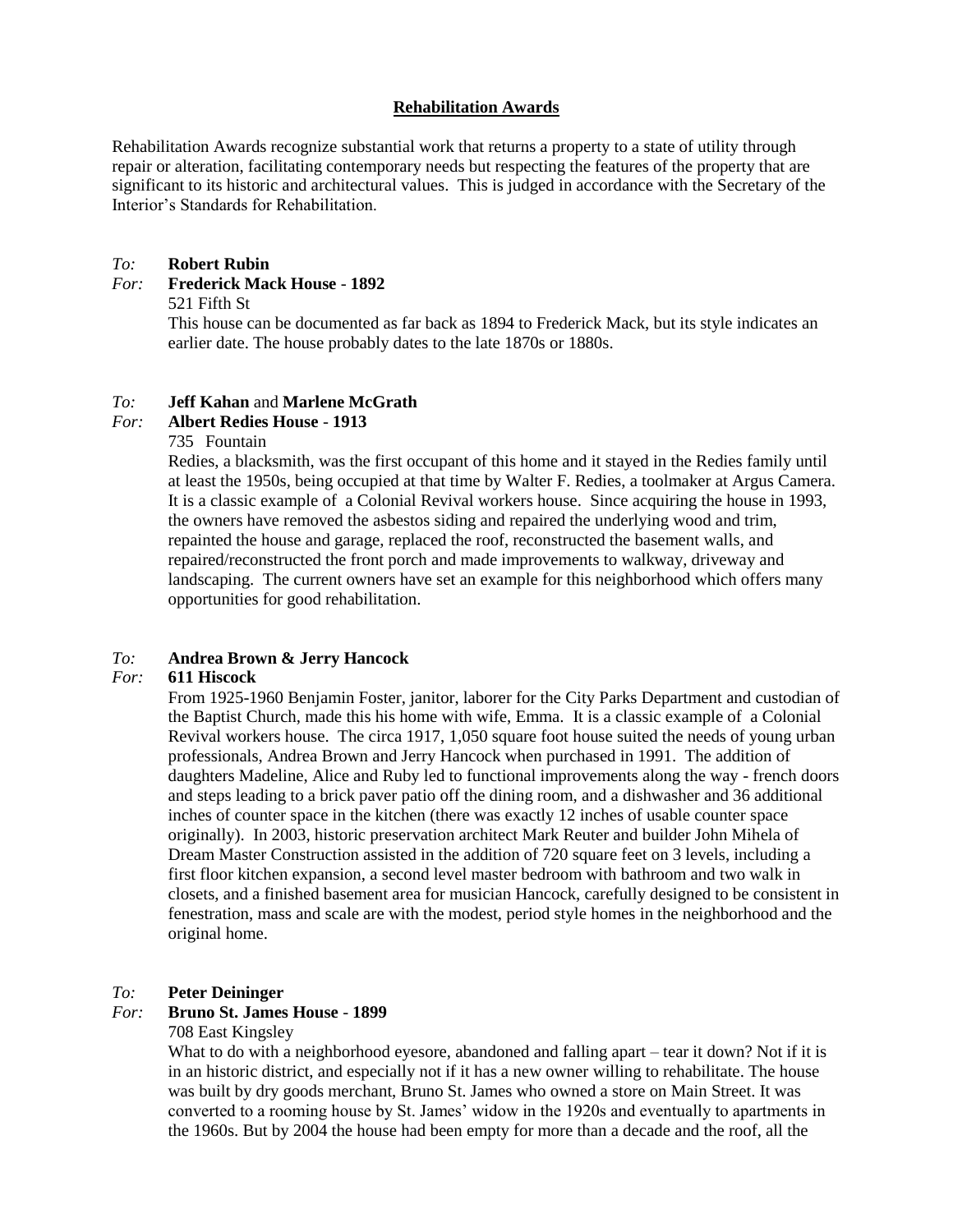windows, much of the siding, and most of the interior had to be replaced. Thanks to the new owner's will and determination, the house once again graces the historic neighborhood.

### *To:* **Jerry Spear/303 S. Main LLC**

#### *For:* **Henry Binder, Jacob Laubengayer, & Anton Teufel Buildings - 1871, 1866, 1895** 303-307 South Main Street

As more and more historic rehabilitation happened downtown, two expanded metal screen facades still remained on Main Street to remind us of a time when old buildings were considered ugly. This block, last known as the Lucky Drug building, revealed three of Main Street's prettiest 19<sup>th</sup> century buildings once the 1960s siding was uncovered, sensitively repaired, and expanded to provide new apartments on the upper floors. New businesses occupy two of the shops and the former tenant of the third has successfully returned to its refurbished quarters.

# *To:* **Downer Trust- Hugh C. Downer & Jeffrey Downer**

### *For:* **Wuerth Building** - **1916**

# 316-320 South Main Street

Clothier J. Fred Wuerth was so successful with the Orpeum, Ann Arbor's first theater built for the new craze of moving pictures, that he built this block next door three years later. The Wuerth Theater ran across the rear, perpendicular to the Orpheum so they could share backstage space. A skylit arcade led back to the theater between two shops on Main Street, one of which was Wuerth's. The building was eventually remodeled into two larger stores and metal mesh was added to cover the upper floors. In 2005 the mesh was finally removed and the upper story facade restored including reconstructing the original central pediment.

### *To:* **Rob Heroux**

# *For:* **John Christian Walz House** - **1857**

### 448 Second Street

The house was built in 1857 by John Christian Walz and later occupied by Walz' daughter Catherine Walz Stoll. The present owner, a carpenter, was usually too busy helping renovate customers' homes in the Old West Side neighborhood to finish his own Greek Revival house. He has now finished removing aluminum siding, stripping paint and repairing old siding, trim, and windows. Heroux replaced windows with 6 over 6 true divided lights, added a standing seam copper roof made by Daniel Harlow and added a kitchen designed by Marc Reuter.

### *To:* **Oxford Property Management- Jeff Hauptmann**

### *For:* **Reinhardt Block - 1901**

### 300 South State Street

The busy corner of State and Liberty now looks considerably better than it did when it was Discount Records for over 40 years Before that it was a candy store under various names including Kokkales Confectionary, Anatasius Confectionary, Mary Lee Candies and Kenmore Candies. The door facing Liberty was the entry to a beauty shop after 1926 and later to David's Books, an iconic bookstore to many in town and which is responsible for the mural featuring writers and film makers. Today, the inappropriate modern storefront has been replaced by one closer to the original, including a chamfered corner entry. The rehabilitation of the building included preserving the 1970s era mural on the Liberty street side.

### *To:* **Inter-Cooperative Council**

*For:* **Robert Bunker House - 1901**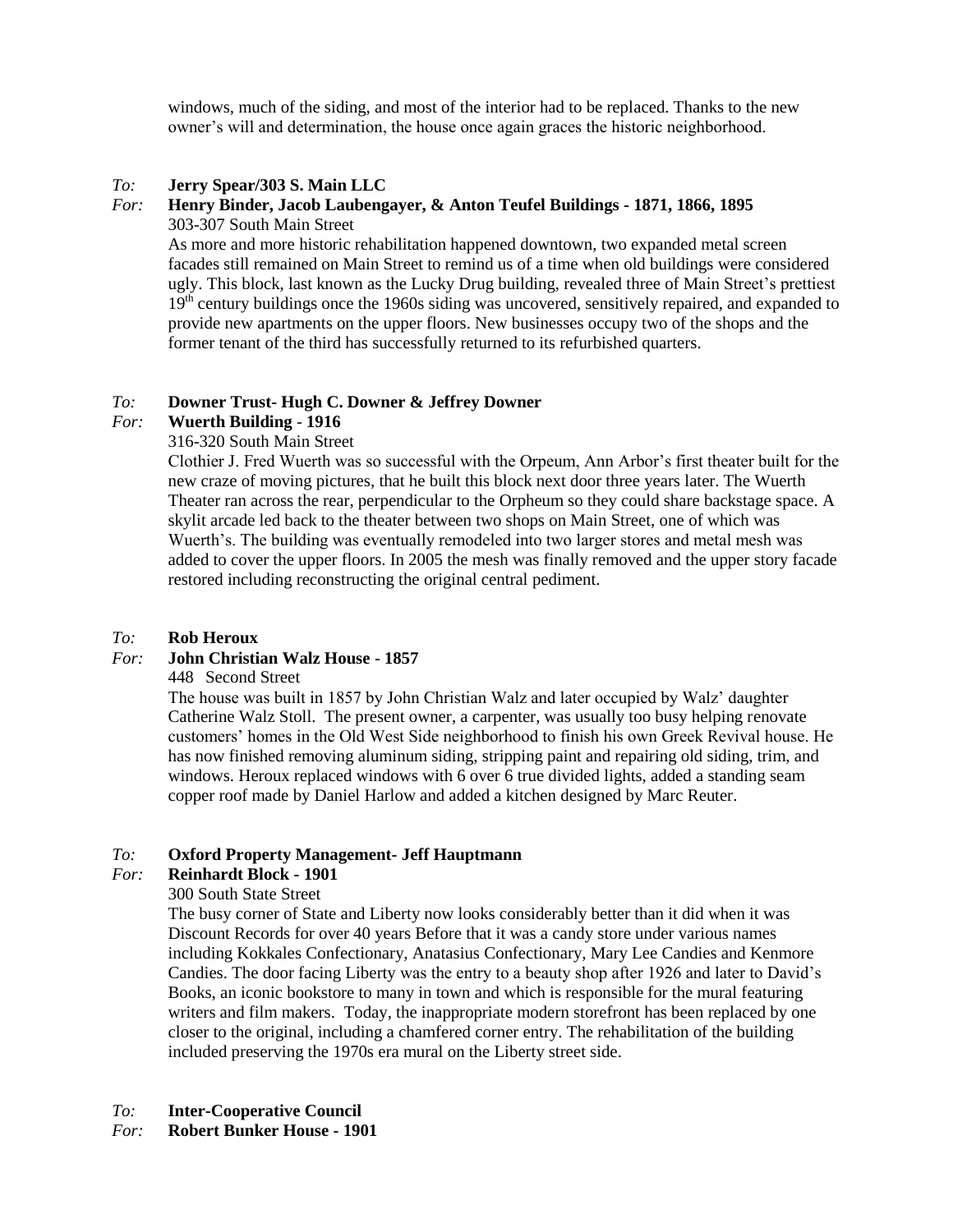#### 321 North Thayer

Originally built by Law Professor Robert Bunker, it was later a boarding house run by Clara Dauner from 1916-1959. Usually there were 10 boarders according to UM Student Directories from the 1920s. In the Old Fourth Ward Historic District, their home since 1993, and faced with a building that was riddled with dry rot, the ICC hired preservation architect Elisabeth Knibbe to help them rehabilitate. Without the craftsmanship of Clark Home Improvement, Inc. this project would not have been a success. This Colonial Revival house has many nice details which were restored as well, including window trim and roof detailing. The HDC approved the replacement of the wood siding with fiber-cement siding while maintaining its original detailing and appearance.

# **Adaptive Reuse Award**

Adaptive Reuse awards are presented to those resources that have been successfully reused in a manner other than its original function.

### *To:* **Peter Sparling**

### *For:* **Morton Bearing Company - 1953**

815 Wildt

Built in 1953 for the Morton Bearing Company, a small manufacturer of ball bearings used primarily in tanks, this building was empty and derelict by 2003 when dance company director, Peter Sparling and the Dance Gallery Foundation Board of Directors raised over \$200,000 to convert it to Ann Arbor's only nonprofit center for dance. The original steel window sashes were repaired and the interior adapted to the new use. With its attractive retaining wall and cleaned up appearance, the building now contributes substantially to this neighborhood and is home to the Peter Sparling Dance Company and Dance Gallery Studio, a school for youth and adults.

### **Special Merit Awards**

### *To:* **Old Fourth Ward Association and the City of Ann Arbor**

### *For:* **Historic District Signs**

Old Fourth Ward Street Corners

Placing signs identifying the historic district was long a dream of the Old Fourth Ward Neighborhood Association. Treasurer Richard Borer spearheaded the effort that made the dream come true. Working closely with Mike Bergren in Public Services, Field Operations, Borer solicted donations from local residents to fund the project and to insure that nearly every intersection now has a handsome marker above the street sign.

### *To:* **Steve Welch**

#### *For:* **Ebenezer Wells House - 1866**

208 North Division

This lovely Italianate house was built by 1866 for the family of Ebenezer Wells, bank president and Ann Arbor mayor. Wool merchant James Babcock and his wife Ella were the second owners after 1886. It was converted into apartments in 1927, but remained an Ann Arbor landmark because of it was well maintained and also because of its setting on a large lot. After a terrible fire almost destroyed the building in 2003, Welch personally oversaw the renovation that brought it back to an even better condition than before the fire, preserving it for future generations.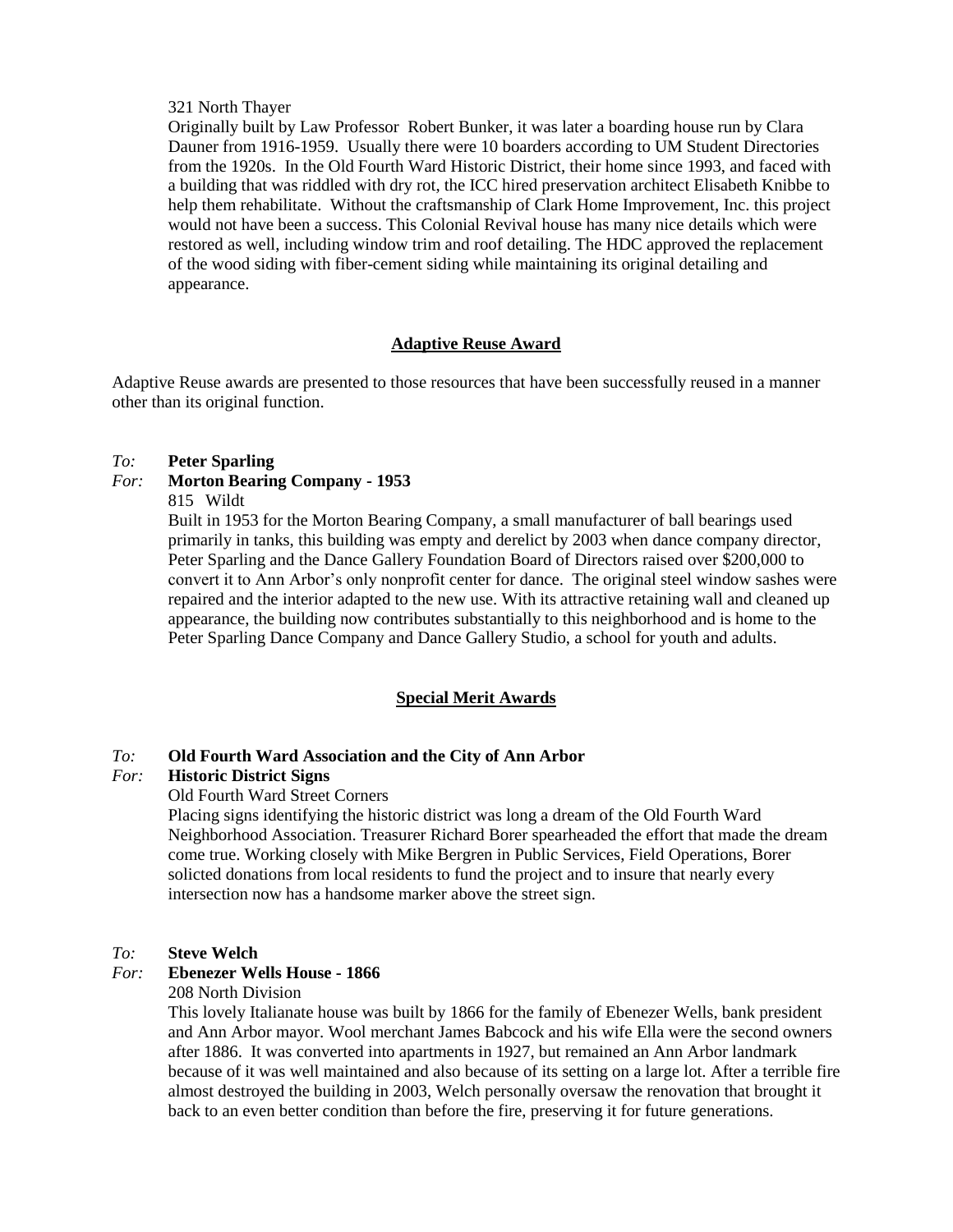### *To:* **Joe O'Neal**

### *For:* **Jack in the Beanstalk Mural - 1961**- Louis G. Redstone, Architect

#### 410 North Fifth Ave

Architect Louis Redstone included masonry art in most all structures that he designed. He was well known for using masonry to create art in many different textures, colors, finishes, shapes and stand-alone sculptures. Mr. Redstone included "Jack and the Beanstalk" in his design of Aborland Mall on Washtenaw, one of the city's first shopping malls, in 1961. When the mall was torn down and rebuilt in 1999, Kerrytown owner Joe O'Neal and his son Andrew rescued this wonderful glazed brick mural from the wrecking ball. After storing it carefully for several years, they finally decided to put it up in Kerrytown's main elevator atrium, making it possible for children of all ages to "climb" the beanstalk, while ascending in the glass-sided elevator.

## *To:* **Michigan Theater Foundation**

### *For:* **Michigan Theater - 1927**

#### 603 East Liberty

As the final step in the rehabilitation of Ann Arbor's only historic movie palace, a new marquee was added to the front. Designed in the style of earlier smaller marquees, complete with the vertical "Michigan" sign, it compliments and does not overwhelm the theater's beautiful facade. The Ford Gallery of Ann Arbor Founders in the interior corridor provides a fascinating look at the people who helped make Ann Arbor what it is.

### *To:* **First Congregational Church**

#### *For:* **First Congregational Church - 1876**

### 608 East William Street

Ann Arbor's second oldest church has always been beautifully maintained This award is in recognition of the church's extraordinary work in repairing the elaborately patterned slate roof as well as the stone entrance steps and the parapets. In 1989 they received a preservation award from the HDC and in 1998 they received a Sesquicentennial Award. No other group has won three awards!

### **Preservation Project of the Year**

This award is given to recognize exemplary preservation carried out on a historic property that is a benefit to the entire community.

#### *To:* **Ilene & Norman Tyler**

### *For:* **Robert S. Wilson House - 1835-43**

126 North Division

The challenge of living in a landmark has certainly not been too much for preservation architects Ilene and Norman Tyler. Since moving from their Old West Side bungalow into the city's most famous Greek Revival mansion they have completely rebuilt the distinctive Ionic columns of the portico as well as the back corner where water was washing away the foundations of the brick and stucco walls next to the original well. The foundation of barn at the back of the lot has been rebuilt so the structure no longer leans to the east. Interior changes are very subtle, with nearly invisible air conditioning vents, a new second floor laundry, and wonderfully vibrant wall colors. Best of all, the Tylers really enjoy their home, sponsoring frequent "house concerts" for friends in the grand double parlor.